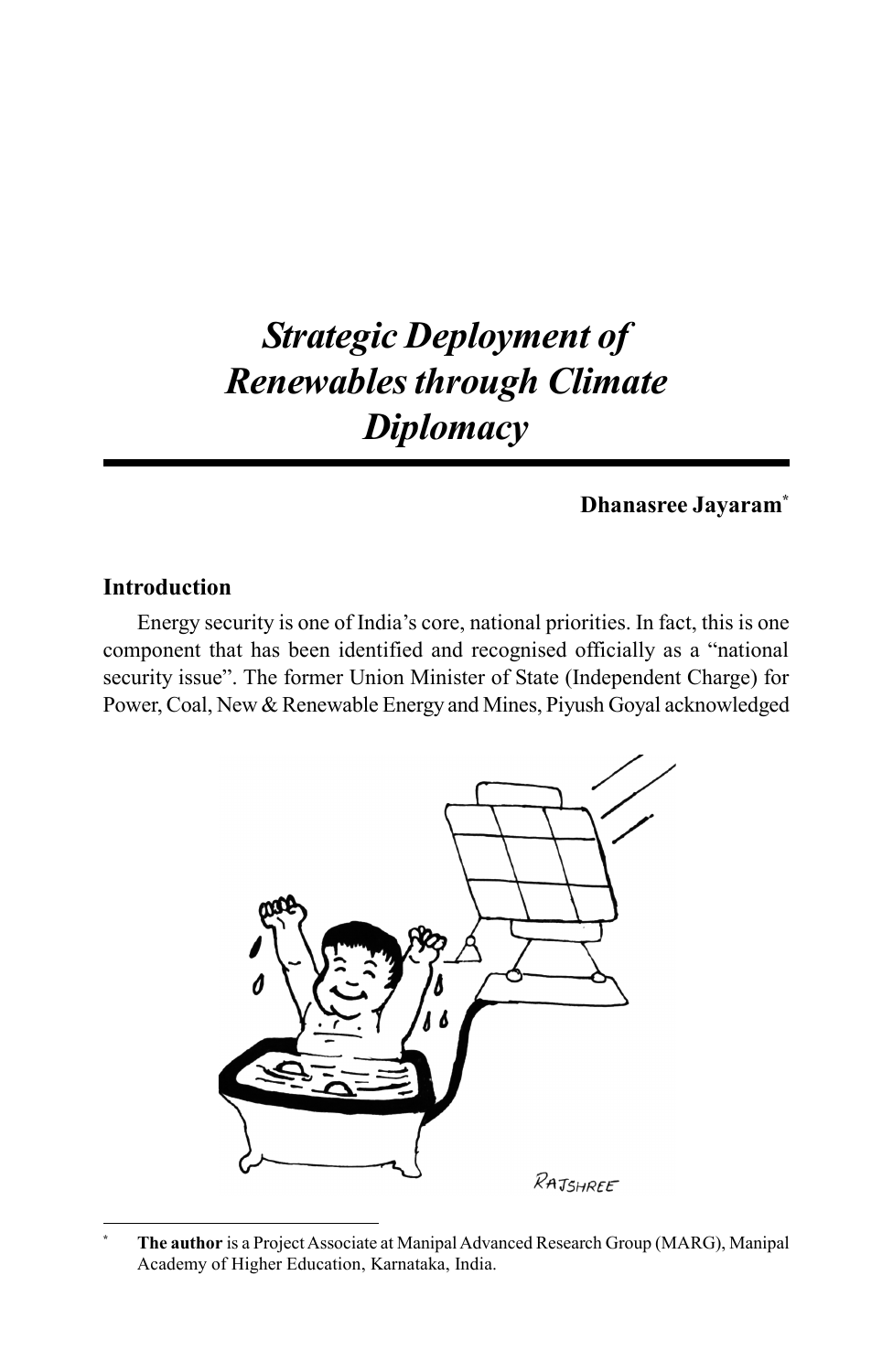that national security encompasses energy security and that "social security is incomplete without energy security." His statement points towards the need for India, as a country to be self-sufficient in terms of its energy requirements, considering that it is one of the largest importers of fossil fuels, including coal, oil and natural gas; and consequently reduce its dependence on these imports. Within the Indian establishment, there is a greater awareness of the fact that dependence on energy supplies from various parts of the world in an increasingly politically and economically volatile world could have negative repercussions on the country's energy security in the long term. At the same time, energy access for all, in a country where nearly 400 million people do not have access to electricity, is a goal that remains unmet, but could well be achieved if the current policies aimed at rural electrification, clean energy revolution and energy management/efficiency are strengthened and implemented effectively. In addition to these challenges, India is also committed to take steps under and beyond the Paris Agreement on climate change, signed in 2015 and ratified by India in 2016, towards mitigation, especially in the energy sector by focussing on reducing greenhouse gas (GHG) emissions through large-scale development and deployment of renewable energy within the country.

It is in this context that the Prime Minister Narendra Modi-led National Democratic Alliance (NDA) government has asserted its commitment to not only address climate change and energy security challenges at the national level but also work with the rest of the international community towards the implementation of the Paris Agreement through climate diplomacy. India's Nationally Determined Contributions – defined as "efforts by each country to reduce national emissions and adapt to the impacts of climate change" – are a reflection of its energy security imperatives as well as that of its efforts to tackle climate changes in cooperation with the developed, other developing and under developed countries of the world. In addition, Prime Minister Modi's foreign visits have also highlighted the close linkages between its energy and climate goals, with the signing of several bilateral and multilateral agreements encompassing promotion of renewable energy.

This article has attempted to analyse the Indian establishment's reinvigorated renewable energy strategy, with a special focus on the climate diplomacy efforts of the current Government under Prime Minister Modi. It has also tried to throw light on the rationale for the Indian establishment's push for clean energy in the national and global contexts i.e., setting in motion an energy revolution that Prime Minister Modi terms, "saffron revolution". This article goes a step further and cites the cases of the International Solar Alliance and Indo-German cooperation as examples of India's successful climate diplomacy, based on a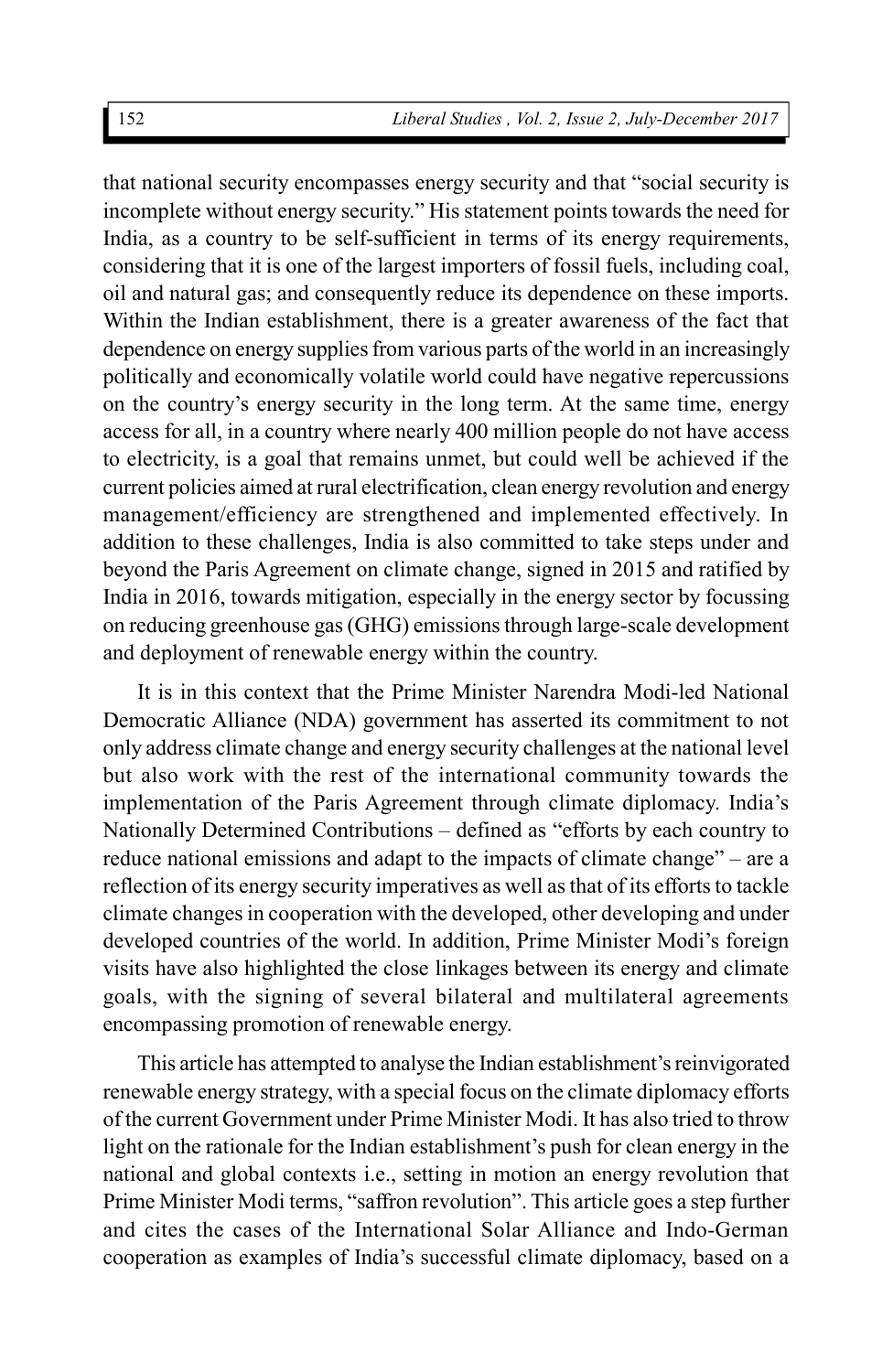pragmatic and result-oriented approach, working towards common goals and co-benefits. Although clean energy includes nuclear energy (as emphasised by the Government of India as well), this article has specifically dealt with issues surrounding renewable energy only, with greater focus on solar energy and the electricity sector (with a few references to other sectors and renewable sources of energy).

#### **The Status of Renewable Energy in India's Energy Mix**

India's energy policy is based on four pillars – "access at affordable prices, improved security and independence, greater sustainability and economic growth," according to the Draft National Energy Policy, released by Niti Aayog in 2017. The primary aim of this four-pillared strategy is to reduce energy consumption drastically by 2047 through energy efficiency and conservation. Within this strategy, renewable energy occupies the prime position as evidenced by several ambitious goals set by the Government of India (GoI) – one of them being the 175 gigawatt (GW) renewable energy, installed capacity target by 2022 and the other being the pledge to derive "at least 40 per cent of its energy needs from renewable sources by 2030." As of October 2017 (data released by the Ministry of New and Renewable Energy and Ministry of Power), India's overall installed capacity stands at 3,31,118 megawatt (MW); and the renewable installed capacity (grid interactive power) has reached 60,985.21 MW, which accounts for 18.42 per cent of the total energy mix. Among the renewable energy sources, wind accounts for 53.6 per cent of the renewable energy installed capacity (32,715.37 MW), and solar, 25.5 per cent (15,574.71 MW). It must be noted here that out of 175 GW (renewable target for 2022), 100 GW alone has been proposed to be sourced from solar, 60 GW from wind, 10 GW from biomass and 5 GW from hydel.

To a large extent, the policy establishment has given priority to energy efficiency over renewable energy generation due to the fact that renewable energy may be sustainable, but may not be the best option when it comes to ensuring energy access at affordable prices. The GoI is also grappling with the challenge of grid integration of renewable electricity, taking into consideration the "predictability/uncertainty" and "variability" associated with renewable energy generation. Technically, the Indian grid system will have to be overhauled with major changes like upgradation of grid technology along with grid operation protocols and grid planning practices, and expansion of "balancing areas" among others. Administratively too, the implementation of these measures will require cooperation and coordination between various ministries and agencies like the Ministry of New and Renewable Energy (MNRE), Ministry of Power (that owns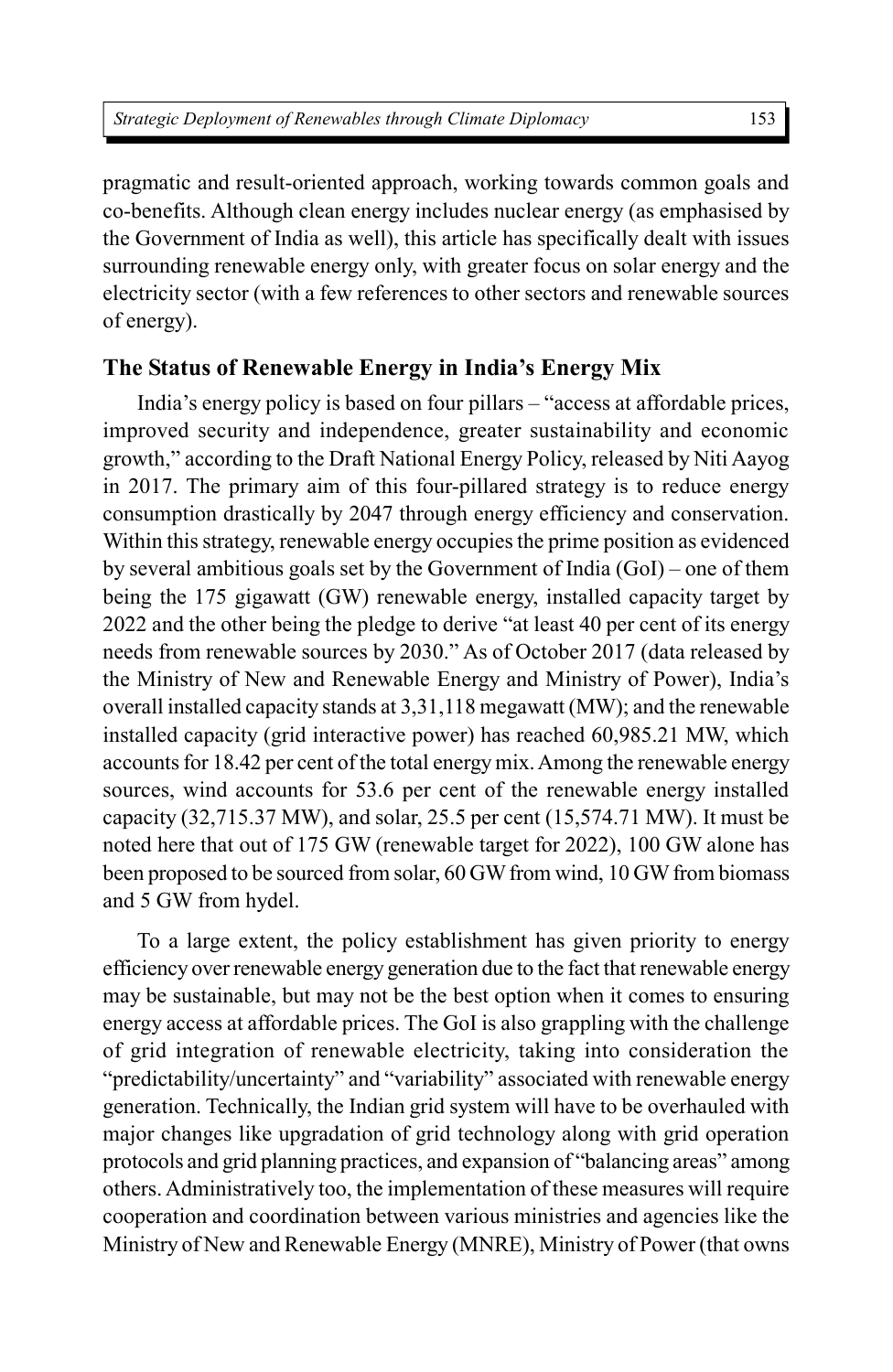the grid), Central Electricity Regulatory Commission (that issues regulations for grid integration) as well as State Governments.

Since the GoI's goal has been to harmonise all the four pillars mentioned earlier, energy efficiency – defined in simple terms as "achieving the same services with less energy" – fits the criteria best. As a matter of fact, one of most oft-quoted slogans by the current Government's office holders is – "Generate More, Use Rationally, Waste Less." This is however, gradually changing as solar power tariffs have reduced considerably. In May 2017, when the solar power tariff was recorded lower than that of coal-fired power (2.44 Indian Rupees per kilowatt-hour) at an auction to supply 500 MW of a new solar capacity in Rajasthan, the mood was upbeat and more optimistic than ever. While the cost of thermal power generation stands at 3.20 Indian Rupees per unit; that of nuclear power generation is 3 Indian Rupees per unit. If India's solar energy sector grows at this rate, its dependence on coal-fired power plants could decrease dramatically in another decade or so, considering the estimation that solar energy accounts for 62 per cent of India's total renewable energy potential. India is currently the fourth largest market for solar power in the world behind China, the United States and Japan; and it is now touted to strip Japan of its third position. The GoI has also rolled out a series of policies that are directed at reducing the energy intensity of India's cities, transport and infrastructure. The Green Energy Corridors, the National Smart Grid Mission and the Smart Cities Mission among others, are aimed at increasing the country's "energy capacities from wind and waste conversion" as well as making cities more energy-efficient, and resilient to disasters and climate change.

#### **India's Climate Diplomacy Positions Tied to its Energy Goals**

India's climate goals are closely tied to its energy goals, and vice-versa. Before the Paris Climate Summit (twenty-first Conference of Parties or COP-21) in 2015, Prime Minister Narendra Modi expressed his interest in not only addressing climate change and energy security problems at the national level but also the GoI's willingness to work with the rest of the international community on reaching a consensus at the Paris Climate Summit by declaring, "India will set the agenda for the upcoming Conference of Parties." Modi's rhetoric prior to COP-21 on climate change laid the foundation for India's negotiation strategy – not to focus entirely on GHG emissions reduction, but to push forth the agenda on 'clean energy' at the international level. This is an issue he has been raising with world leaders during almost all his foreign visits (both bilateral and multilateral). In order to bind energy security further with the climate change debate, Prime Minister Modi has reiterated his proposal to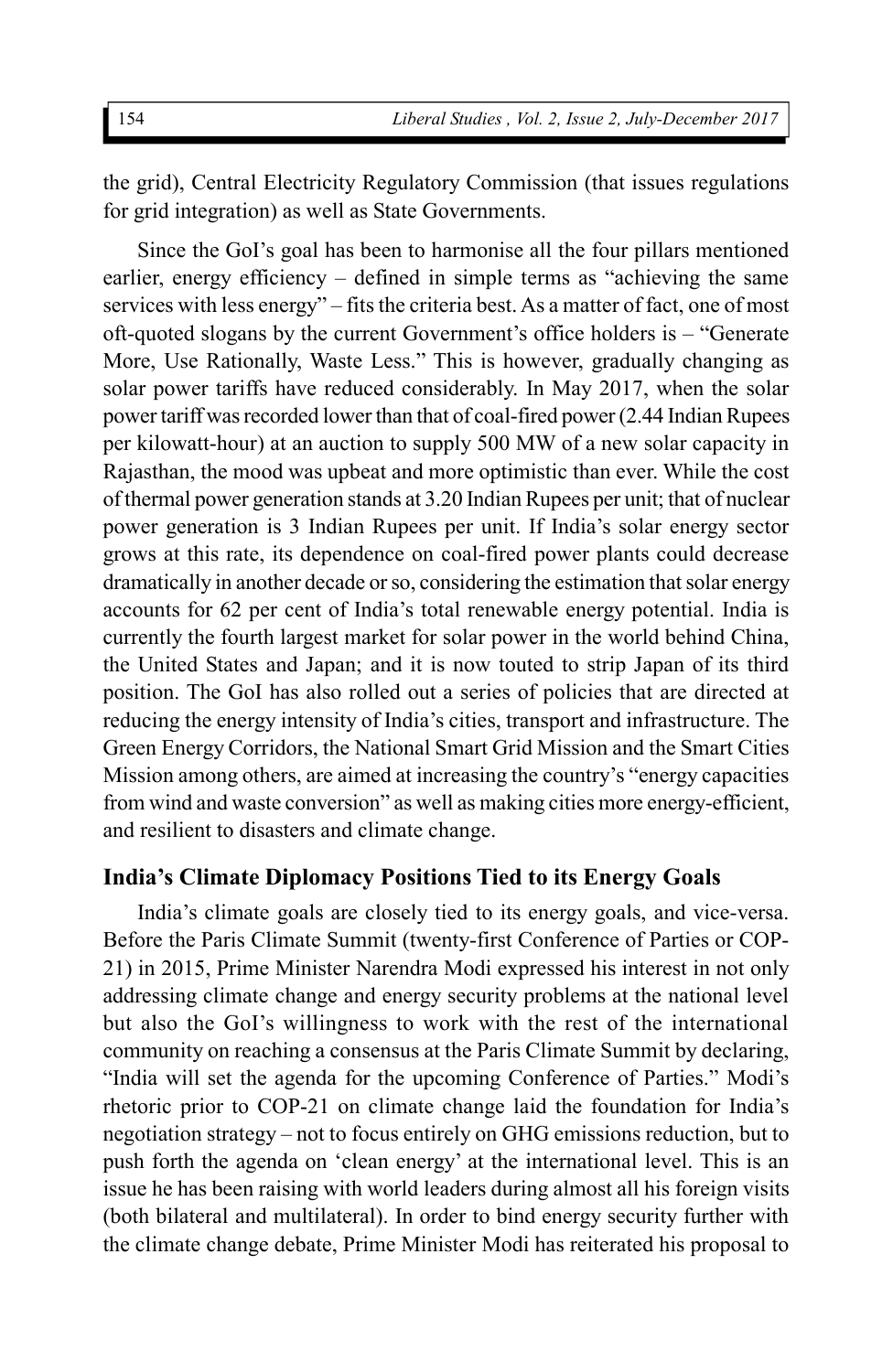replace 'carbon credit' with 'green credit' so that green/clean energy initiatives are given a priority in the international climate change negotiations. He has also repeatedly underscored the need for other developed countries to lend a helping hand to India in advancing its clean energy goals that it has set in its Intended Nationally Determined Contributions (INDC) (now NDC).

Solar energy forms the bedrock of India's climate as well as energy diplomacy and presently, the GoI pegs the requirement for investments in this sector at more than US\$100 billion in order to raise the proportion of solar power in the country's energy mix to 10 per cent. Earlier, the GoI had set the same investment target for all types of renewable energy, but after making the pledge to increase the country's solar installed capacity target to 100 GW by 2022 in its INDC, it revised its investment targets accordingly. Prime Minister Modi has been industriously inviting investments from companies of China, France, Japan, Germany, Canada, the US and other countries. During his visit to Germany, France and Canada in 2015 (his first visit to these countries), he was able to get Germany to agree to support development of comprehensive solar rooftop and green energy corridor projects in India through technical and financial assistance; French firms that were already involved in producing 10 per cent of the solar electricity output in India, resolved to generate 8-10 GW of solar power by 2020-2022 in the country; solar deals accounted for "63 per cent of the value of the agreements" between India and Canada, amounting to more than US\$1 billion.

Way before COP-21, India had already laid the groundwork for the International Solar Alliance (ISA), seeking to bring together the world's solarpower rich countries by working closely with the World Economic Forum and the Indian Renewable Energy Development Agency Limited (IREDA). The ISA was launched during the Paris Summit in 2015 by Prime Minister Modi and French President Emmanuel Macron. The primary objective of the alliance has been to increase investments in solar sector as well as aid advancement of cooperation in research, development and implementation of solar technologies and equipment to increase energy access and availability (especially targeted at the most backward regions of the world and poor sections of the society). It became a legal entity on 6 December 2017 (with 46 signatories to its framework agreement and 19 ratifications), and under this alliance, by 2030, 1,000 GW of solar power is touted to be installed worldwide, which will entail 1,200 billion Euros. Next on ISA's agenda is to develop an insurance scheme – "Common Risk Mitigating Mechanism" – in order to protect the interests of investors and create an investor-friendly environment for uninterrupted investments in the solar sector.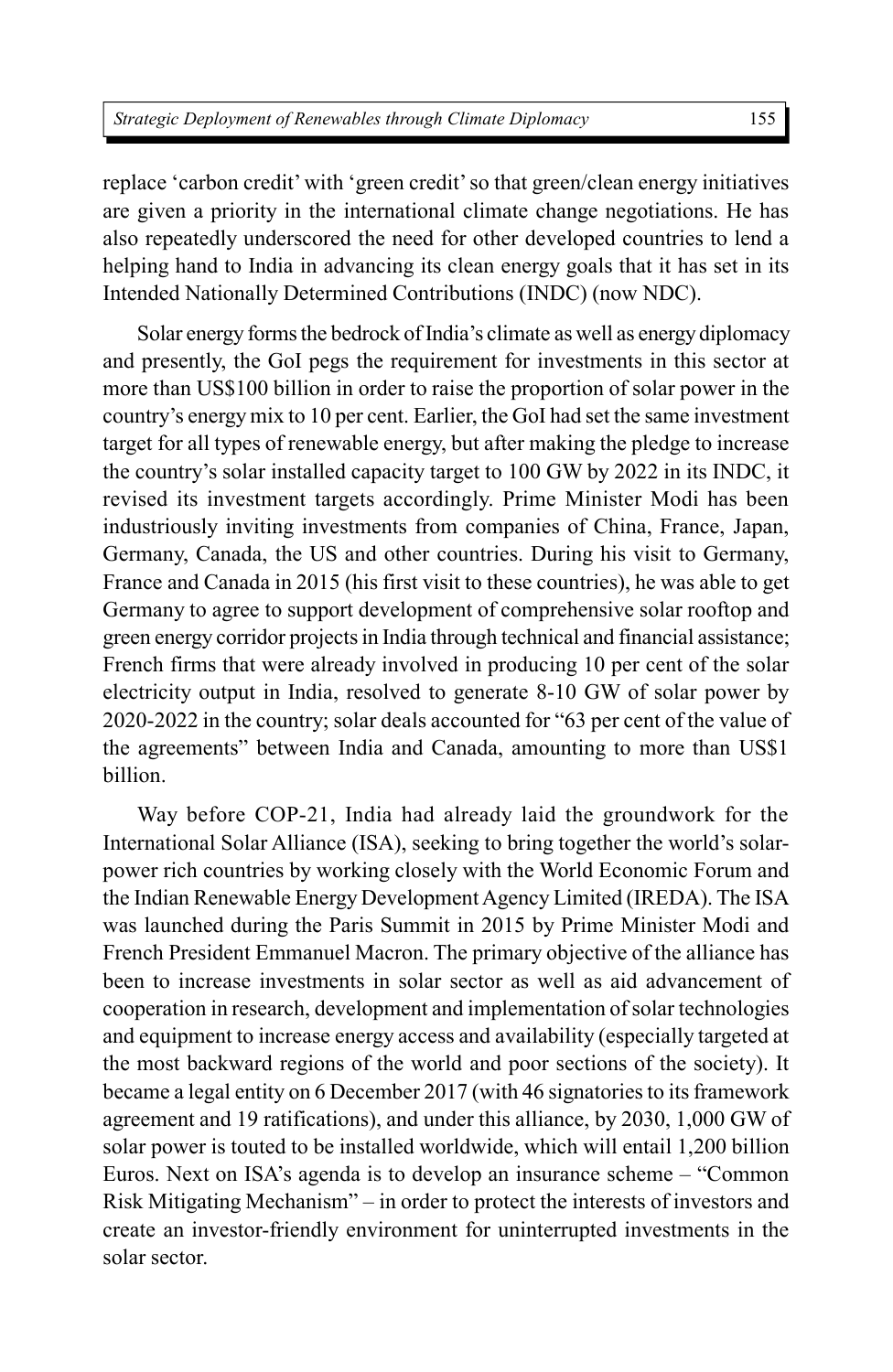It is a noteworthy fact that the ISA is the first "treaty-based international government organisation to be based in India" (located in the campus of the National Institute of Solar Energy, Gurugram, Haryana). This is also a sign of India's increasing status in the global order, whereby India is increasingly seen as playing the role of a "bridging" nation – seeking to bridge "the many nations across the world" and to bridge "development with climate action". India has been branded a "spoiler" on more than one occasion at various international forums, including the United Nations Framework Convention on Climate Change (UNFCCC). Several statements and initiatives of the current Government cannot be seen as a radical shift from India's longstanding foreign policy positioning with respect to climate diplomacy, but at the same time it also cannot be denied that there has been a visible shift in India's climate diplomacy under the leadership of Prime Minister Modi, bringing about India's projection as a part of the solution rather than the problem in the global climate governance. This is the reason why, after US President Donald Trump's announcement to withdraw from the Paris Agreement, India has been seen as a responsible player, repeatedly concurring with the agreement (in fact, vowing to "go above and beyond the Paris accord to combat climate change"), and ready to form collective leadership with other major players like the European Union (EU) and China in advancing the Paris Agreement's goals.

The US President Trump, while announcing USA's withdrawal from the Paris Agreement, rationalised his decision by pointing a finger at two countries mainly, which according to him, would gain most out of the agreement, at the cost of the US – namely, India and China. He accused these two countries of continuing to pollute the atmosphere through coal-fired power plants while the US would be forced to apply brakes over its coal production and consumption. India has faced flak over its plans to double coal output by 2020, which is seen as a contravention of its climate goals, as cited in the treatise. One must keep in mind that almost all countries are still struggling with the 'coal problem'. At COP-23 (Bonn Summit) that took place in November 2017, the "Powering Past Coal Alliance" was unveiled under which many countries including the United Kingdom (UK) and Canada pledged to phase out coal power by 2030. Notably, Germany, a country that has been championing the cause of climate action, chose to stay out of the alliance, at least for now. Other countries like the US and China are equally 'addicted' to coal, whether it is in their own territory or in terms of investing in coal-fired power projects outside its territory (as has been seen in China's case). India is in no position to phase out or even commit to phase out coal power completely in the near future. The GoI reiterates that coal is not India's "default option", and that it is rather an unavoidable option that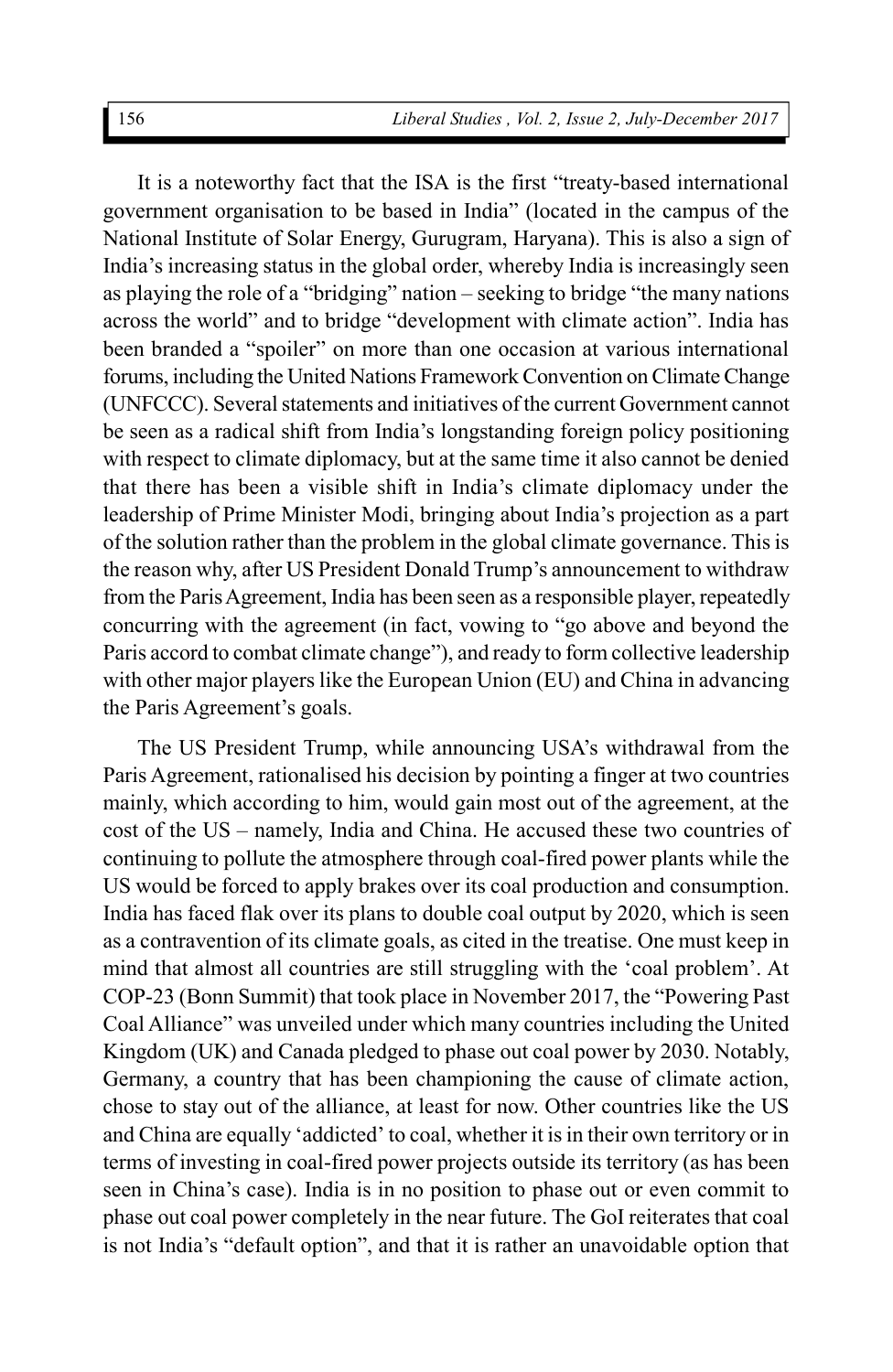has to be used in order to meet the growing energy requirements of a growing economy, coupled with that of an increasing population with rising demands for improved lifestyle – which cannot be met by tapping only renewable sources. Through climate diplomacy, India has been able to iron out differences on many aspects, including its coal dependence.

India's climate diplomacy towards the rest of the world is centred on practical goals in terms of technology and finance, aimed at achieving the targets set in the international climate agreements. This can be seen in the way increasing number of agreements are being signed between India and other countries that acknowledge the former's twin goals of climate mitigation and energy security. Take for instance, Germany, which is one of India's largest strategic partners, especially in the field of renewable energy. During the German Chancellor, Angela Merkel's 2015 visit to India, the two agreed on the Indo-Germany Climate and 'Renewables' Alliance, and the latter pledged US\$2.25 billion for India's Green Energy Corridor and solar projects. One of the major highlights of the meeting was the emphasis laid on making affordable, clean and renewable energy accessible to all by harnessing technology, innovation and finance. Germany's keen interest in "exploring and developing rural areas" (in terms of energy access) has led to deeper and more meaningful cooperation between the two countries, in line with India's ground realities. In addition to investments in the clean energy sector, Germany has expressed its willingness to test its teeth into joint research on clean energy and energy efficiency as well, which is a long-term strategy that the two countries have to work upon.

The launch of the Indo-German Working Group on Climate Change under the Indo-German Environment Forum and the Indo-German Solar Partnership in 2015, that of cooperation on Green Energy Corridors in 2013 and other initiatives indicate the two countries' efforts to bolster bilateral climate diplomacy that translates into effective steps for negotiating a treaty at the international level involving more or all countries. In May 2017, when Prime Minister Modi travelled to Germany, the two leaders reiterated their support to the Paris Agreement, in the wake of President Trump's wavering stance on it, by giving their full-fledged support to the Indo-German Climate and Renewables Alliance – "an overarching alliance between India and Germany with the objective to give recognition to ongoing collaboration of various stakeholders on energy and climate change as well as to enhance cooperation and synergies in these fields." In fact, under this alliance, both countries also aspire to undertake trilateral assistance programmes that engender collaborations between the Indo-German duo and another country (possibly a developing country) requiring assistance in climate and solar technology applications or equipment.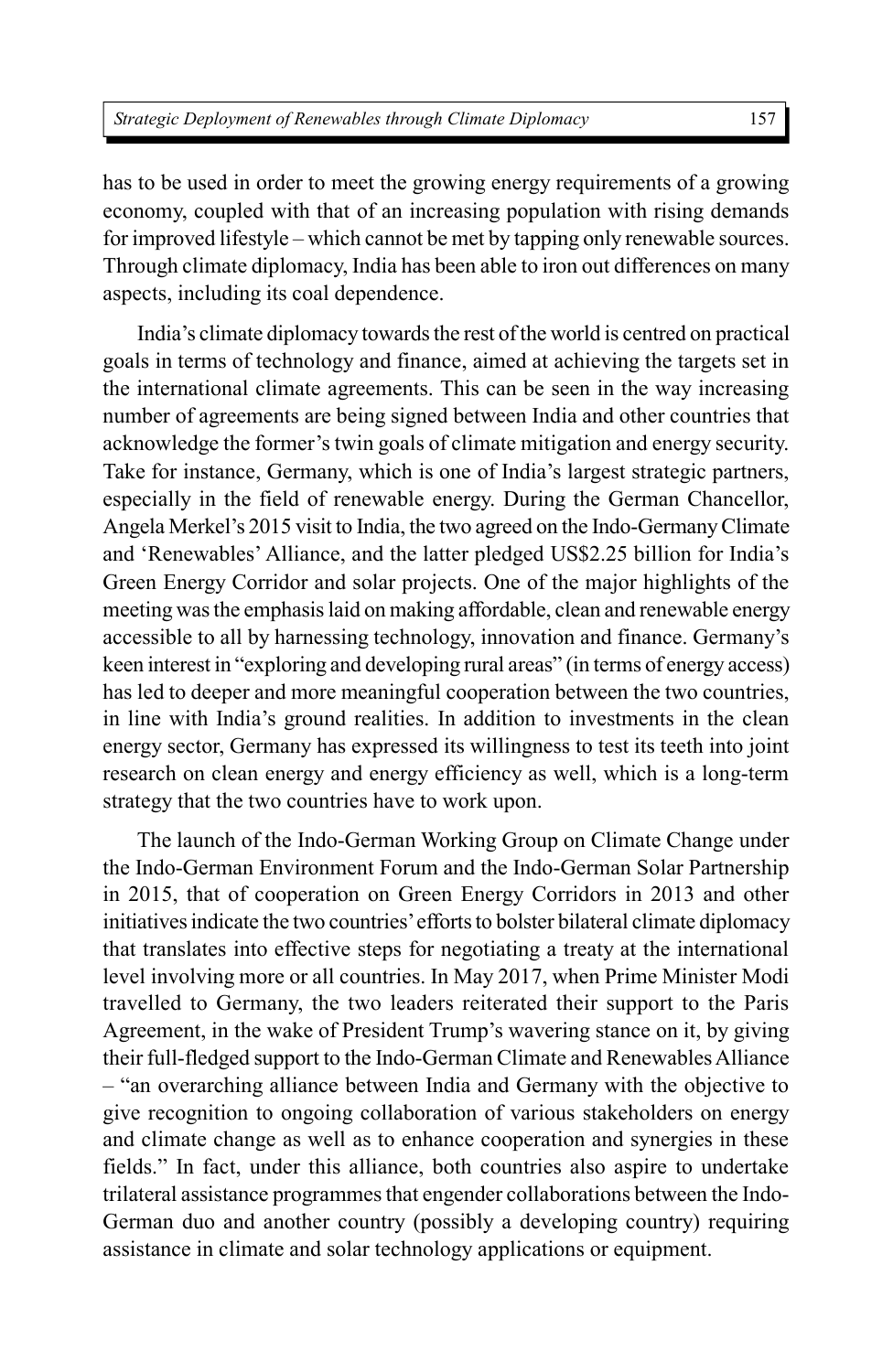## **The Road Ahead for India's Renewable Energy Strategy**

While there are many negatives associated with renewable energy, one positive aspect that renders it highly effective and viable is its ability to act as an alternative to grid-based solutions or even supplement grid-based power. All over the world, investments in decentralised systems, especially in those areas where grid-based power is financially and logistically not viable, have seen an upward trend. Solar street lighting systems, solar water heating systems, wind pumps, micro-hydel plants and other renewable energy technologies are being used not only in rural or remote areas, but also in urban and semi-urban areas. Moreover, in a country like India, where land acquisition continues to be a quagmire, large-scale renewable energy projects (for instance, the proposed ultramega size solar parks which require up to 500,000 acres of land) might face significant delays. While the GoI is still focussed on developing and maintaining a fully functional national grid, the reality is that national programmes like the rural electrification scheme could materialise to a large extent only through decentralised systems, at least in the short term.

As per the Power Ministry's Grameen Vidyutikaran (GARV) website, as of June 2017, out of the 18,452 villages, 15,318 villages have been electrified (83 per cent) but only 8 per cent of the villages have 100 per cent household connectivity and Distribution Transformer (DT) capacity has been created in 46 per cent of the villages only. A village is considered "electrified" if the basic infrastructure (distribution transformers and lines) is set up, even while real electricity connection or supply is not provided to the households. Also, if the public places in the village and 10 per cent of its households have electricity access, it is deemed electrified. Therefore, with these definitions, the objective of 100 per cent electrification for all, wherein uninterrupted power supply is assured to all the households as well as different sectors that contribute to the growing economy will certainly be difficult to achieve. This can however be addressed through large-scale deployment of decentralised renewable energy systems to some extent. As far as grid-based renewable energy solutions are concerned, the GoI seeks an intermittency factor associated with renewable energy supply through integration with gas based power plants (much cleaner than coal) and deployment of efficient storage technologies. Since India is richly endowed with resources like solar and wind, it clearly needs to harness them in every possible way, aligning both energy and environmental concerns and imperatives.

In the current government's flagship programme on "Make in India", renewable energy features prominently. This is aimed at boosting the renewable energy manufacturing sector in the country that is at a very nascent stage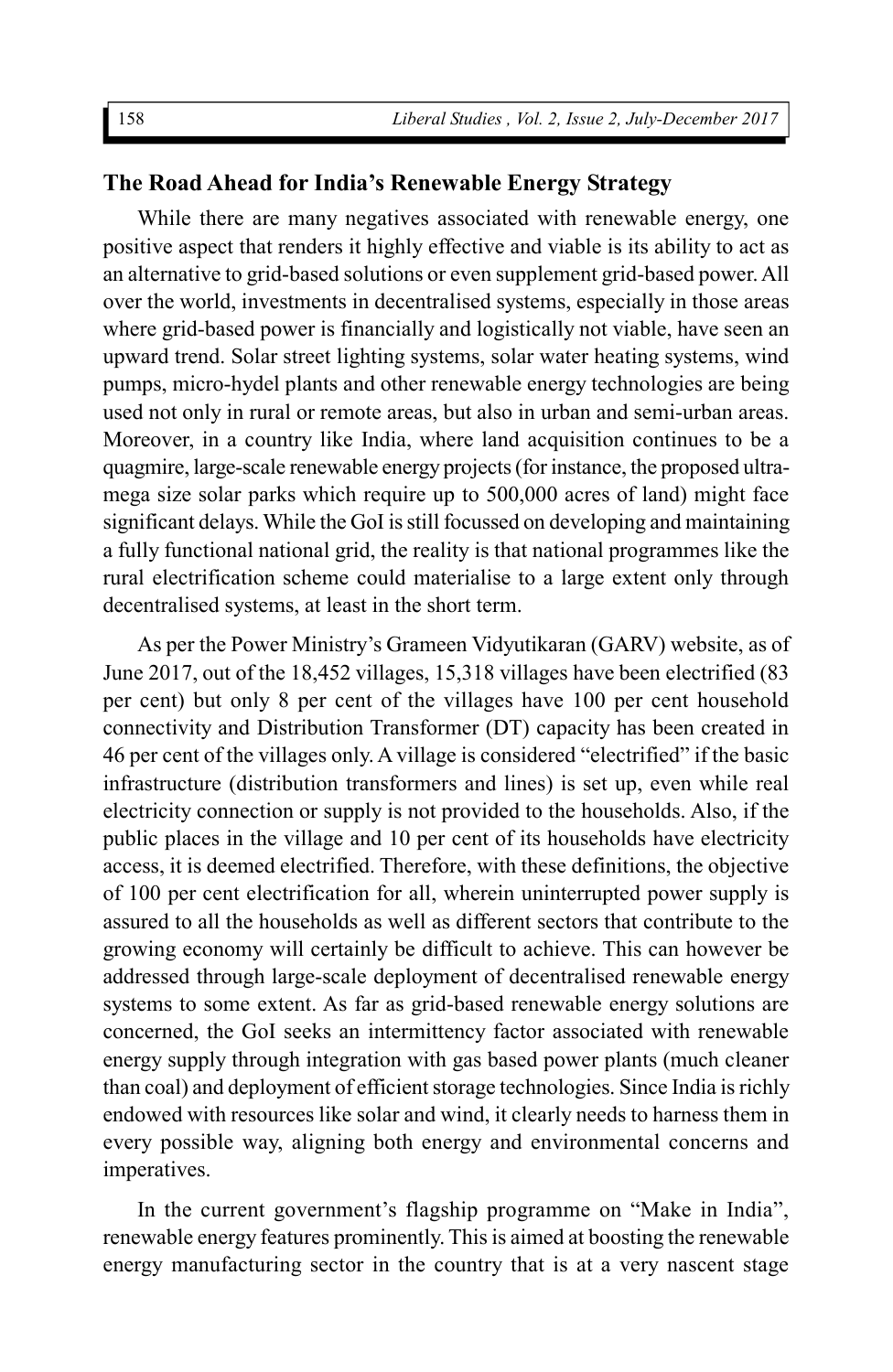currently. In fact, investments are gradually flowing into this sector that could pave India's way to becoming a global hub for manufacturing of renewable energy equipment. In 2015, when SBG Cleantech Ltd. was formed by (i) Japan's SoftBank, (ii) India's Bharti Enterprises and (iii) Taiwan's Foxconn Technology Group, with plans to invest about US\$20 billion for generating 20,000 MW of solar power and manufacturing solar power equipment in India in the next ten years, SoftBank's CEO observed, "I want to make my commitment to endorse your Prime Minister Modi's vision to make India a centre of solar generation and equipment manufacture." For such consortiums and other projects to bear fruit, not only does the GoI need to remove barriers like red tape for renewable energy companies to enter the Indian market, but also address problems of land acquisition, which has proven to be extremely time-consuming in the country. The existing conflict between agriculture and industry over land and water resources plays into the land conundrum that India confronts. Although the GoI has laid down the guidelines for the use of uncultivable, barren land for solar park projects with minimal use of private land and smaller projects in the case of states with miniscule non-agricultural land, land acquisition could become a problem in the future for renewable energy projects in general. Reports have suggested that agricultural lands have also been diverted to establish some of the initial renewable energy projects under the Jawaharlal Nehru National Solar Mission (JNSM) by State Governments, at times due to distress sales by farmers.

Another major factor is that even when wasteland is available, it is often not close to urban areas where the demand for electricity is most and/or to the power transmission grids and/or is not connected by roads, and hence it would most likely turn out to be unviable for the administration, as the cost of connectivity to the power grids and transmission losses would escalate. In order to reduce the pressure on land to some extent, the GoI has decided to invest in off-grid rooftops and generate at least 40 per cent of India's 100 GW solar target from them. Similarly, the Government is also keen on investing in canal-top and canal-bank solar power projects. India is the first country to build one  $-10$ MW plant built over a 3.6-kilometre stretch of the Sardar Sarovar Canal System in Gujarat – a model now being emulated by other Indian states. However, solar parks have proven to be more feasible in comparison to rooftop solar due to administrative costs (like ensuring that there are at least 500 consumers on an average), because of which only 823.64 MW of rooftop solar power plants have been installed as of October 2017.

What India needs to also focus on, is providing additional impetus to the ongoing Research and Development (R&D) in the material sciences, which would make a gradual shift from expensive silicon-based solar cells to frugal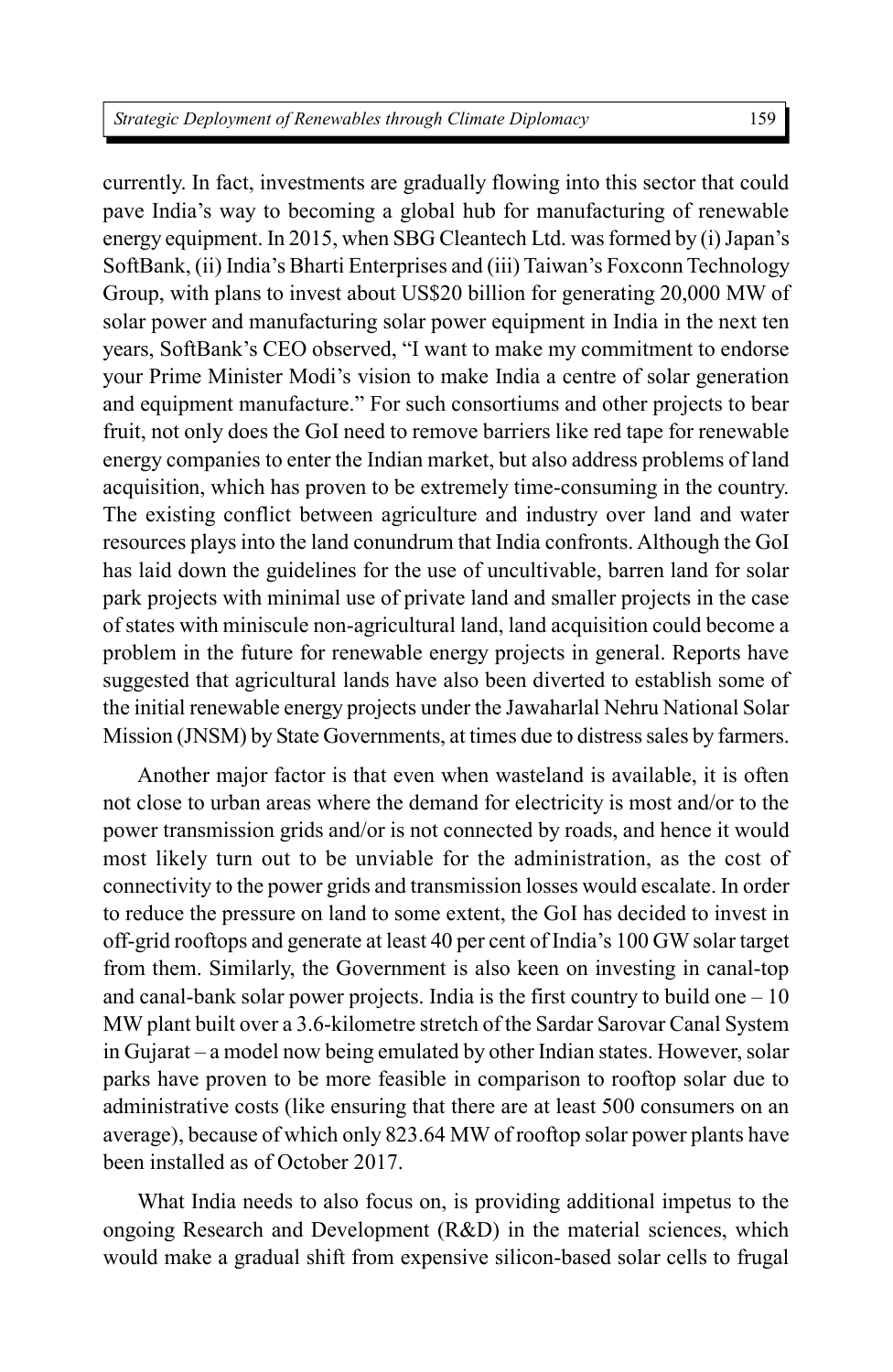alternatives like perovskite possible. On the one hand, greater advancements in solar technologies can reduce the required amount of land for renewable energy projects. On the other, India cannot afford to lose out to its competitors due to infringement of Intellectual Property Rights (IPR). Even though climate diplomacy has matured to produce constructive results in many instances, as mentioned earlier, in others, technology transfer is still being hampered by IPR constraints. In 2015, the World Trade Organisation ruled in favour of the US when the latter approached the former to challenge India on its domestic content requirements adopted in solar cells and modules, without paying for the technology. India has, for a long time, called for the provision of renewable and other climate-friendly technologies, with the IPR protection costs to be borne by the Green Climate Fund (GCF). In fact, in its INDC, India has specified that it would require at least US\$ 2.5 trillion at current prices to implement climate actions outlined in it; and for this India has urged developed countries to finance the GCF adequately. Such barriers could come in the way of India's ambitious goals as well and therefore, it needs to step up its R&D in this field.

Besides, India's over-dependence on solar panels, especially from countries like China, is a hurdle that India is yet to address. According to one report, India imports more than 85 per cent of its solar energy equipment from China; and this has put the domestic solar equipment manufacturers at a disadvantage, since they face stiff competition from Chinese and other manufacturers. At the same time, by August 2017, the price of Chinese solar panels rose by 20 per cent (due to the push for imposing anti-dumping duty on cheaper imports from China in the US and China's decision to extend its feed-in tariff regime). This could have negative repercussions for solar power tariffs as well; and more importantly on the Indian projects in which the producers quoted lower tariffs in 2017. If the GoI is looking to reduce the country's dependence on energy imports by promoting renewable energy, it also needs to give equal attention to R&D in the renewable energy equipment in the country so that global price fluctuations, geopolitics or other concerns do not come in the way of maintaining long-term energy security.

India's push for renewable energy is also partially driven by the pressing demand for tackling the increasing levels of air pollution in the country. According to a study by the World health Organization (WHO) in 2015, 13 of the total 20-most polluted cities are in India. Air pollution has emerged as one of the biggest health risks that India faces currently. Another study by the Lancet Commission on Pollution and Health reveals that at least 2.5 million people died early because of pollution in the country in 2015, which is more than any other country in the world. In fact, this is causing reverse migration in the country,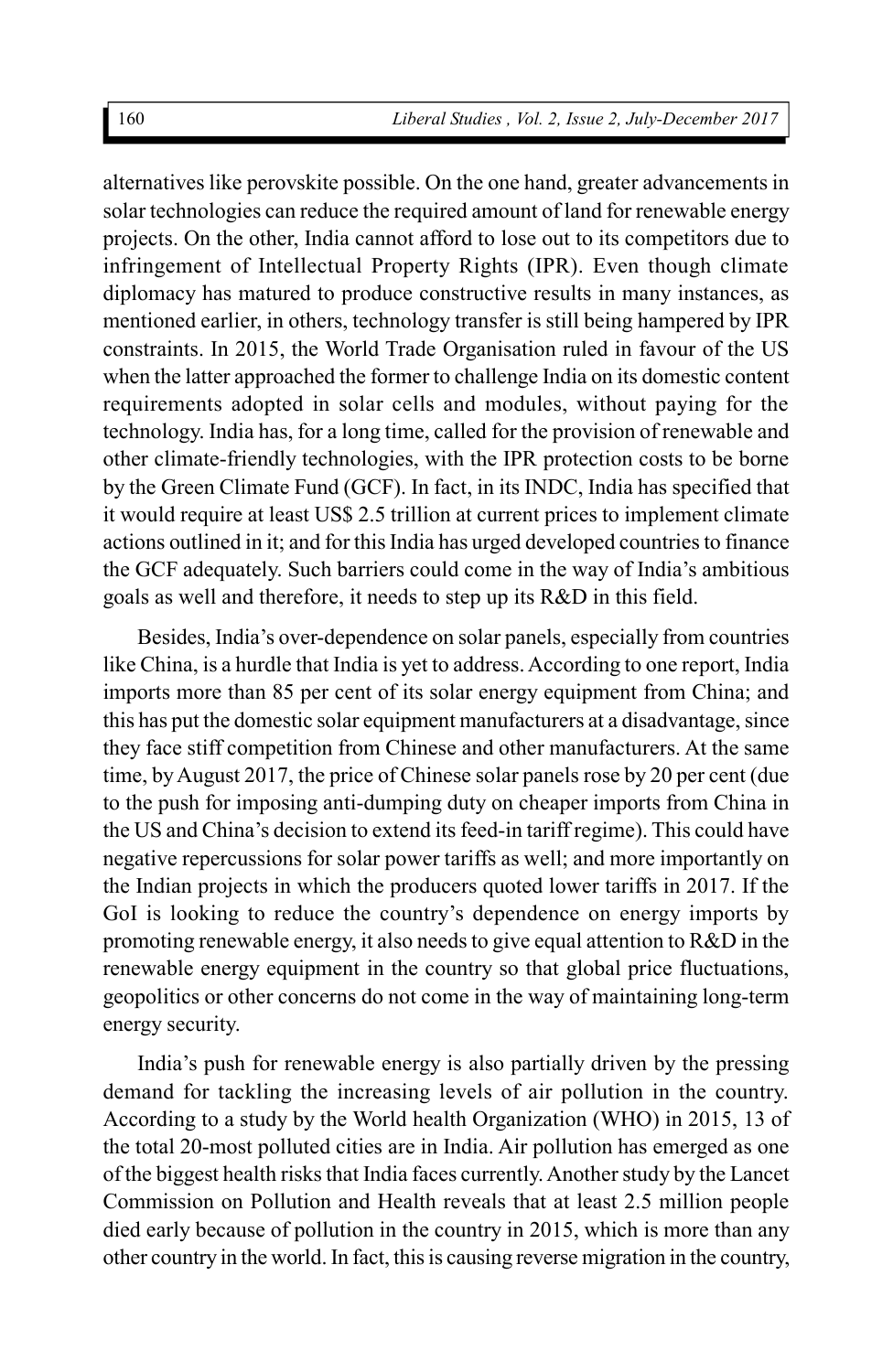with many people now opting to move out of cities and settling in rural areas. China too is said to have started taking climate change seriously in the wake of alarmingly high levels of pollution in its major cities like Beijing, resulting in socio-economic losses to the tune of 1.1 trillion Yuan (as recorded in 2010). Like China, India is also slowly waking up to the evolving catastrophe that has engulfed its cities and impacted not only human lives but is also affecting the national economy in general.

Environmental protection, conservation and preservation are not new to Indian ethos. Of course, actions speak louder than words. And this is the right time to ensure that the rich environmental history of India is preserved through environmental actions that do not necessarily pose any risk to the government's obligation to provide electricity, shelter and other amenities to a large section of the country's population that still does not have access to them. After all, India's policy of environmental protection is driven by livelihood as well as other socio-economic concerns, which cannot be seen independently from one another. If there is one country that stands the best chance to take the moral high ground on climate and environmental issues from a historical, and even futuristic, point of view, it is India. In comparison to the developed nations, India's per capita emissions are much lower (albeit it is the world's third largest